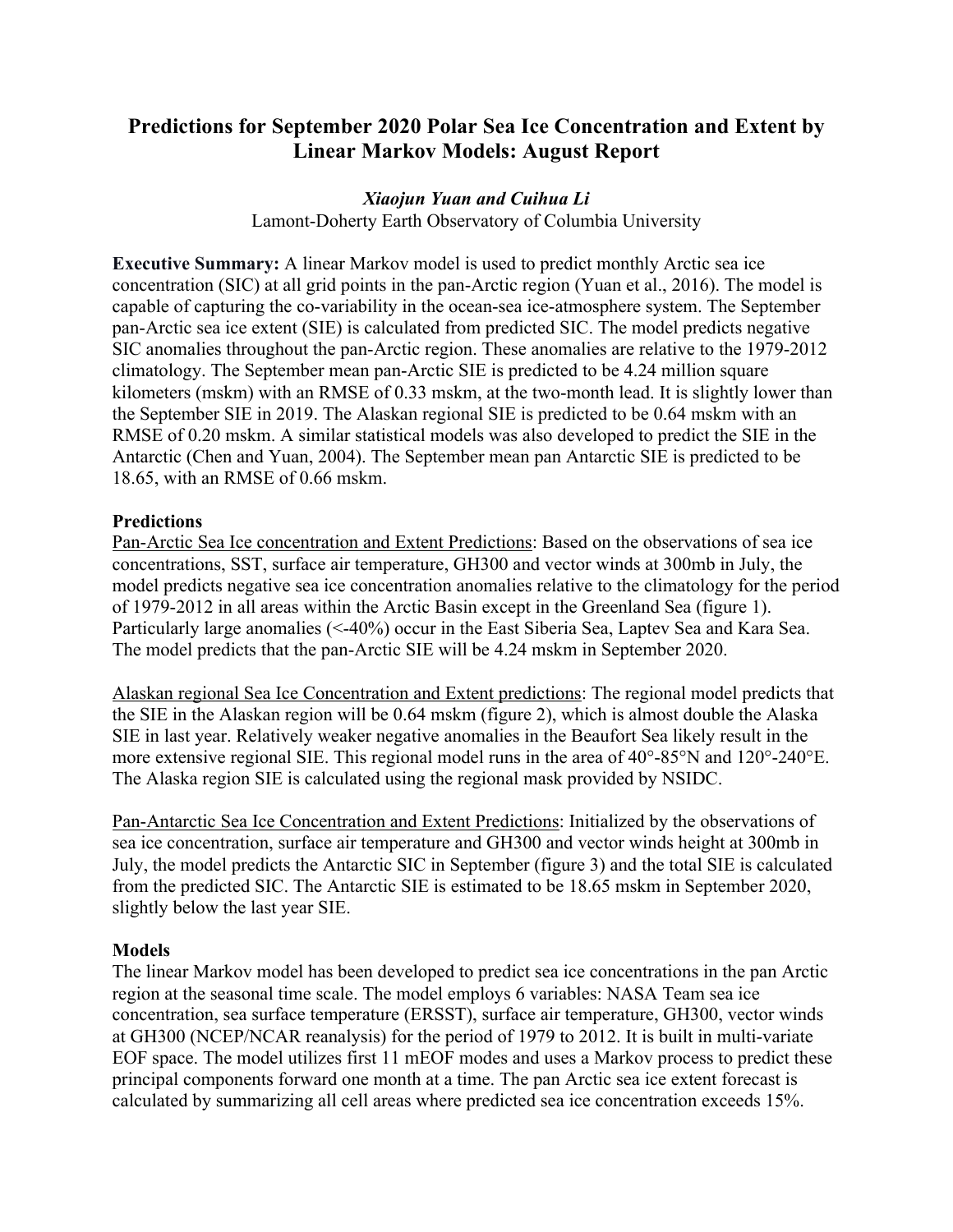Bias corrections have been applied to ice concentration predictions at grid points as well as the total sea ice extent prediction. The predictive skill of the model was evaluated by anomaly correlation between predictions and observations, and root-mean-square errors (RMSE) in a (take one-year out) cross-validated fashion. On average, the model is superior to the predictions by anomaly persistence, damped anomaly persistence, and climatology (Yuan et al, 2016). For the two-month lead prediction of September sea ice concentrations, the model has the higher skill (anomaly correlation) and lower RMSE in the Chukchi Sea and Beaufort Sea than in other regions (figure 4). The skill of the two-month lead prediction of the pan Arctic sea ice extent in September is 0.94 with an RMSE of 0.33 million square kilometers. The Alaskan regional SIE prediction is produced by a regional linear Markov model developed by using SIC, SST, SAT, and in a rotated-EOF space (Li et al., in revision). Following the NSIDC regional mask, the Alaska SIE forecast is calculated from predicted SIC. The skill of the regional SIE is 0.92 (correlation using cross-validated experiments) with RMSE of 0.20 million square kilometers. A similar model is used for Antarctic SIE forecast (Chen and Yuan 2004).

## **Uncertainty**

The uncertainty of SIC prediction was measured by root-mean-square error (RMSE). They were estimated based on 34 years cross-validated model experiments. It was achieved by subtracting one-year of data from principal components and re-build Markov model for that year's prediction. The process was repeated for each year of 34-year time series (Yuan et al., 2016). RMSE in figure 4b is based on 34 predicted September Arctic SIC including grid point bias corrections. The uncertainty of the two-month lead prediction of the pan Arctic sea ice extent in September is measured by a RMSE of 0.33 million square kilometers. The RMSE of the Alaska SIE prediction is 0.20 million square kilometers. For the Antarctic SIE prediction, the RMSE of 0.66 million square kilometers was estimated from the errors from the last fifteen years of forward predictions.

# **Post processing**

A constant bias correction was applied to Arctic SIC prediction at each grid point. The biases were estimated based on the cross-validated predictions for 1998-2012. Then a constant SIE bias derived from cross-validation experiments for the period of 1979-2012 was corrected from the September SIE prediction. Finally, the model uses lower resolution sea ice concentration data (2 degree longitude x 0.5-degree latitude), which introduces a 0.10 million square kilometers bias compared to 25kmx25km original satellite data. This resolution bias is corrected in the final Arctic SIE prediction.

For the Antarctic SIE prediction, we applied a bias of 0.35 million square kilometers between Bootstrap and NASA-Team SIE climatology since the model was developed using Bootstrap SIC but initialized with NASA-Team SIC. Similar to the post-prediction processing for the Arctic SIE, we also applied a resolution bias correction of 0.04 million square kilometers. Last, we apply a model systematic SIE bias correction of 0.44 million square kilometers to the final SIE prediction.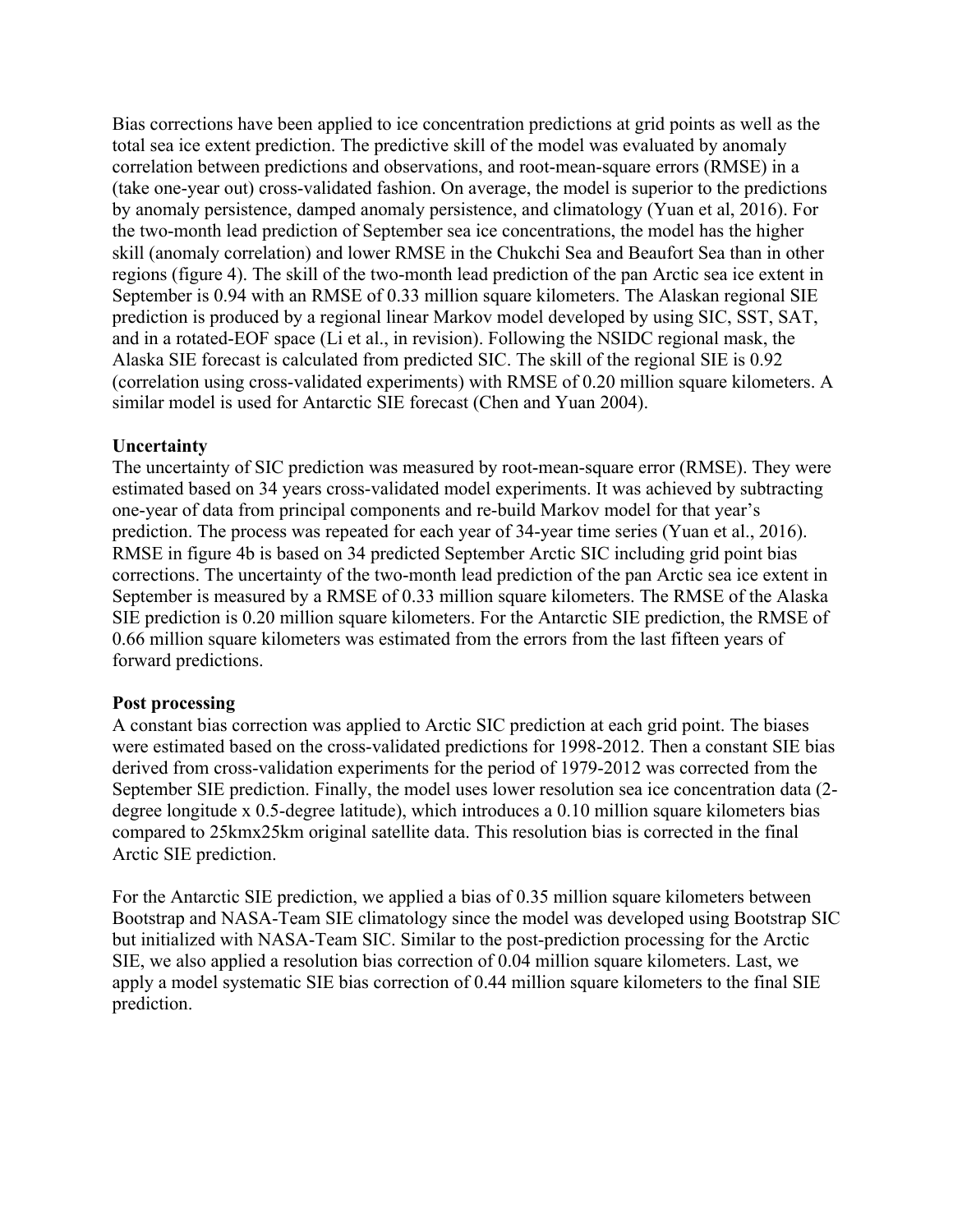

 $-56. -40. -24. -8. 8. 24. 40. 56. 0.0 20.0 40.0 60.0 80.0 100.0$ <br>Figure 1 Two-month lead prediction of 2020 September Arctic sea ice concentration anomaly (a)  $-56. -40. -24. -8.$ 8.  $24.$  $0.0$  $40.0$ 60.0 80.0 100.0 and concentration (b) by the linear Markov model initialized with observed July SIC, SST, SAT, GH300 and vector winds at 300mb.



Figure 2 Two-month lead prediction of September 2020 sea ice concentration anomaly (a) and concentration (b) in the Alaskan region by a regional linear Markov model initialized with observed July SIC, SST, SAT, GPH and winds at 500mb and 200mb.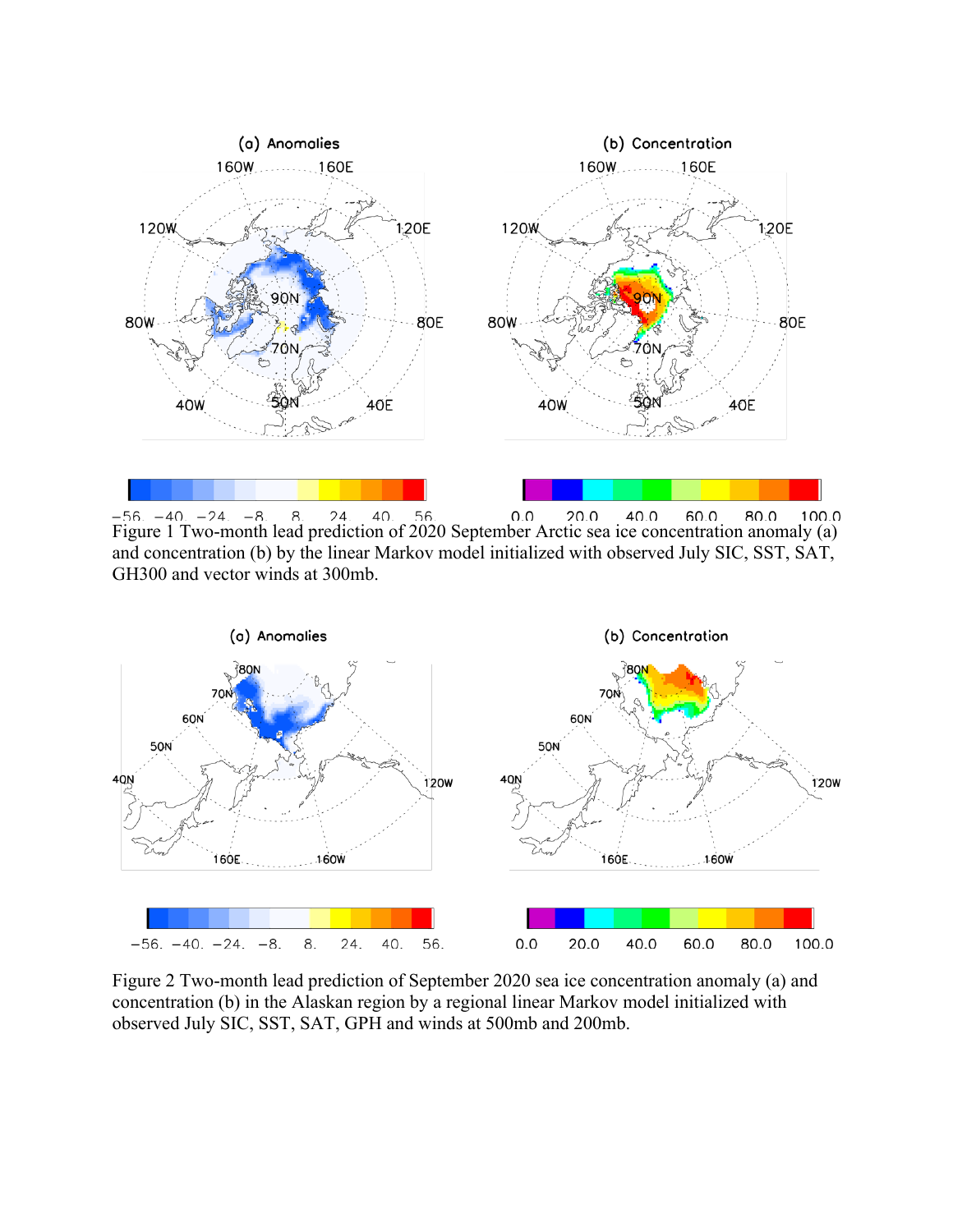

Figure 3 Two-month lead prediction of September 2020 Antarctic sea ice concentration anomaly (a) and concentration (b) by a linear Markov model initialized with observed July SIC, SAT, GH300 and vector winds at 300mb.



 $0.8$ Figure 4. Cross-validated model skill measured by correlations between model predictions and  $0.0$  $0.2$  $0.4$  $0.6$  $1.0$ observations of Arctic sea ice concentration anomalies (a) and model RMSE (b) for two-month lead prediction of September sea ice concentration. Only the correlations that pass the 95% confidence level are shown in (a). The units in (b) are in percentages. The low correlations and